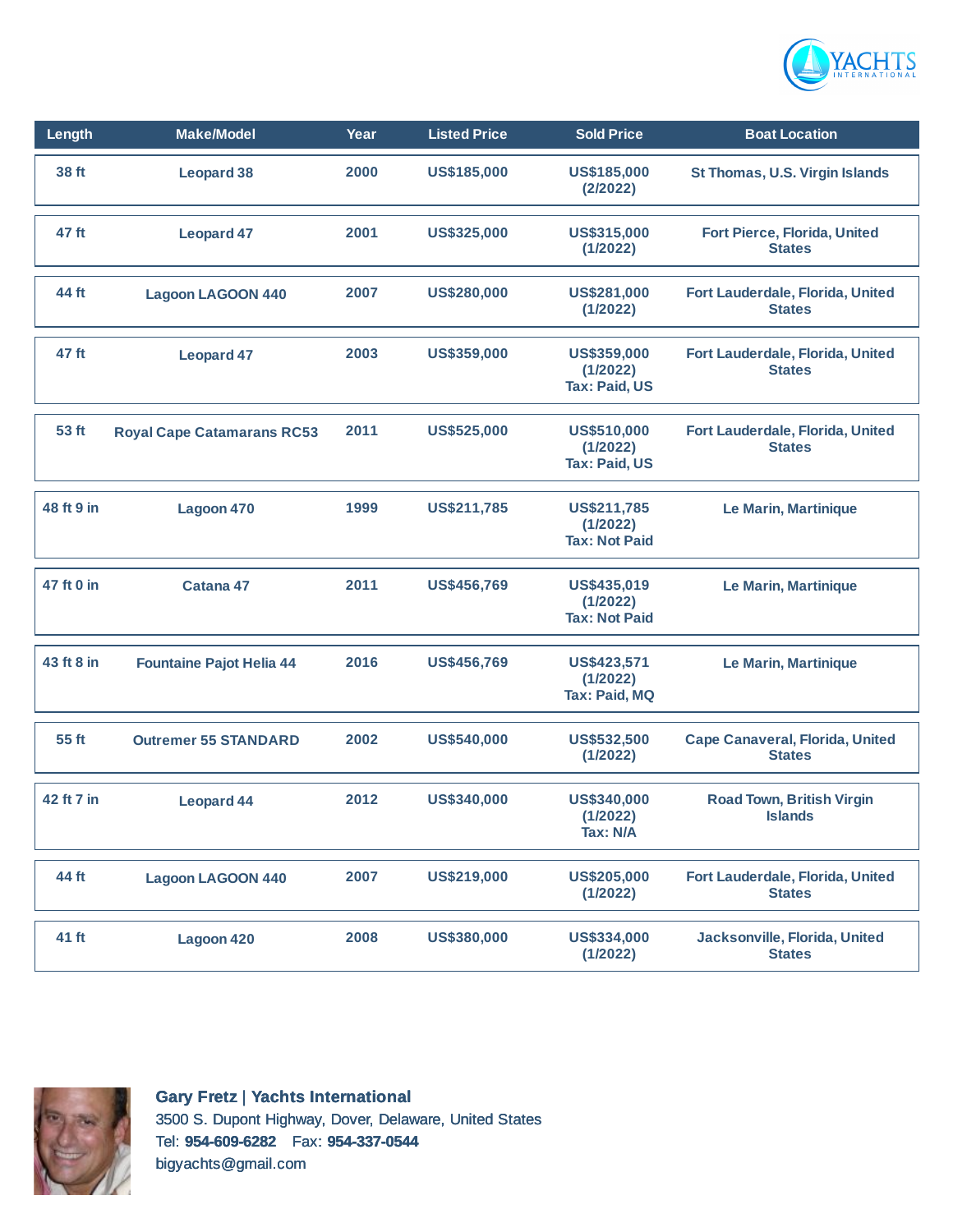

| Length      | <b>Make/Model</b>                                    | Year | <b>Listed Price</b> | <b>Sold Price</b>                                      | <b>Boat Location</b>                                     |
|-------------|------------------------------------------------------|------|---------------------|--------------------------------------------------------|----------------------------------------------------------|
| 45 ft 10 in | <b>Lagoon 450F</b>                                   | 2017 | US\$515,154         | US\$515,154<br>(1/2022)<br><b>Tax: Not Paid</b>        | <b>Sukosan, Croatia</b>                                  |
| 45 ft 10 in | Lagoon 450                                           | 2012 | US\$446,466         | US\$331,988<br>(1/2022)<br><b>Tax: Paid, MT</b>        | <b>San Vincenzo, Italy</b>                               |
| 39 ft 3 in  | Lagoon 400 S2                                        | 2017 | US\$414,700         | US\$414,700<br>(1/2022)<br><b>Tax: Paid, SE</b>        | <b>Stockholm, Sweden</b>                                 |
| 40 ft       | <b>Fountaine Pajot Lucia</b>                         | 2017 | <b>US\$466,700</b>  | US\$455,000<br>(1/2022)                                | <b>Barrington, Rhode Island, United</b><br><b>States</b> |
| 44 ft       | <b>Farrier 44 SC</b>                                 | 2014 | <b>US\$275,000</b>  | <b>US\$200,000</b><br>(1/2022)                         | Guaymas, SONORA, Mexico                                  |
| 42 ft       | Lagoon 420                                           | 2008 | US\$380,000         | US\$380,000<br>(1/2022)<br><b>Tax: Not Paid</b>        | Fort Lauderdale, Florida, United<br><b>States</b>        |
| 41 ft       | <b>Fountaine Pajot Catamaran</b><br><b>Astrea 42</b> | 2020 | <b>US\$724,000</b>  | <b>US\$721,500</b><br>(1/2022)<br><b>Tax: Not Paid</b> | <b>Charlotte Amalie, U.S. Virgin</b><br><b>Islands</b>   |
| 39 ft       | <b>Fountaine Pajot LAVEZZI 40</b>                    | 2006 | <b>US\$279,000</b>  | <b>US\$278,000</b><br>(1/2022)                         | <b>Titusville, Florida, United States</b>                |
| 44 ft       | <b>Fountaine Pajot Orana</b>                         | 2008 | US\$325,000         | US\$305,000<br>(1/2022)                                | <b>Cape Charles, Virginia, United</b><br><b>States</b>   |
| 45 ft 10 in | Lagoon 450 F                                         | 2018 | US\$599,000         | US\$593,000<br>(1/2022)                                | <b>Road Town, British Virgin</b><br><b>Islands</b>       |
| 38 ft 5 in  | <b>Schionning Spirited</b>                           | 2012 | US\$303,087         | US\$321,456<br>(1/2022)                                | Sydney, New South Wales,<br><b>Australia</b>             |
| 41 ft 4 in  | <b>Lagoon Lagoon 420</b>                             | 2008 | US\$318,250         | <b>US\$280,472</b><br>(1/2022)<br>Tax: Paid, MQ        | Le Marin, Martinique                                     |